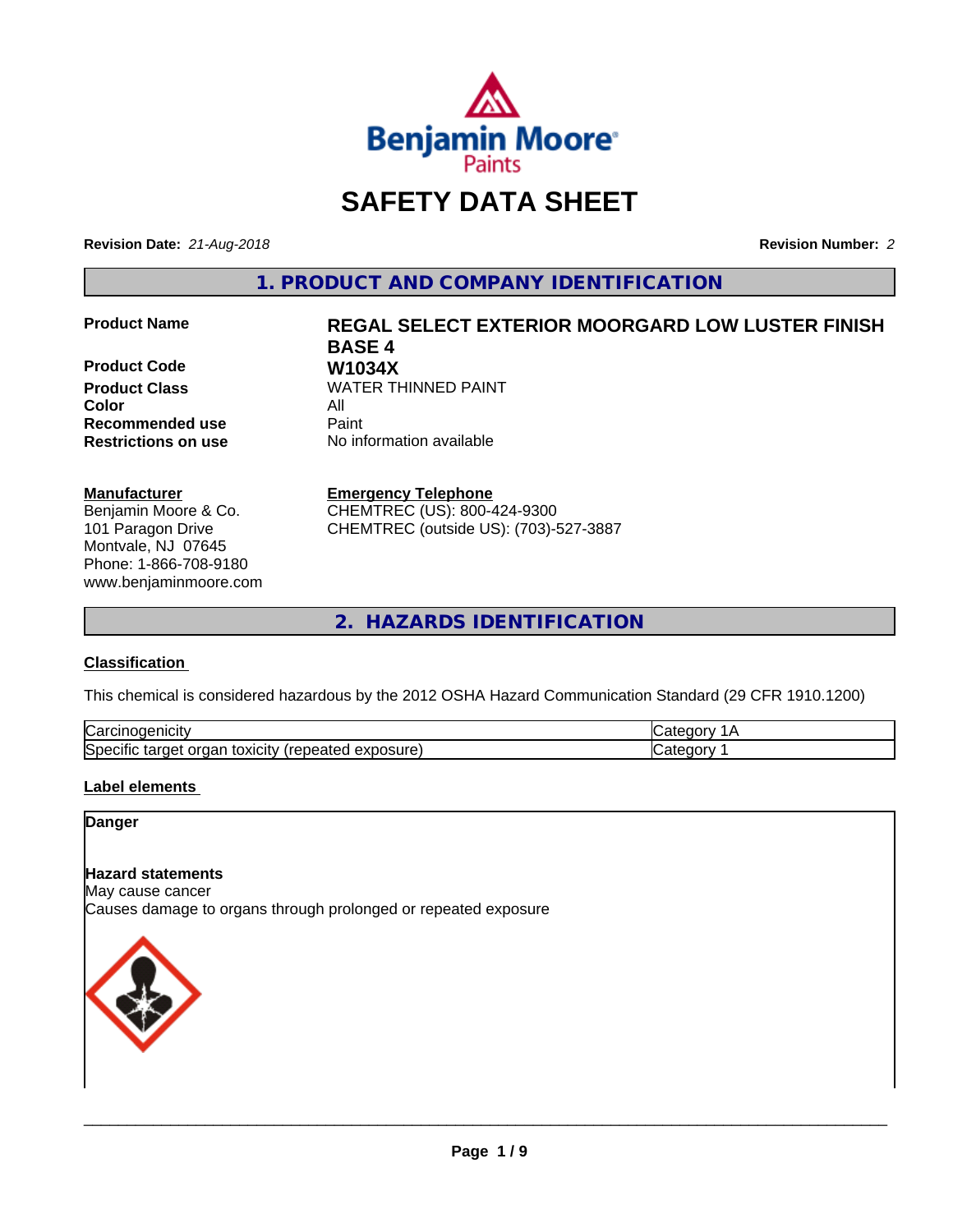**Appearance** liquid **Contract Contract Contract Contract Contract Contract Contract Contract Contract Contract Contract Contract Contract Contract Contract Contract Contract Contract Contract Contract Contract Contract Con** 

#### **Precautionary Statements - Prevention**

Obtain special instructions before use Do not handle until all safety precautions have been read and understood Use personal protective equipment as required Do not breathe dust/fume/gas/mist/vapors/spray Wash face, hands and any exposed skin thoroughly after handling Do not eat, drink or smoke when using this product

#### **Precautionary Statements - Response**

IF exposed or concerned: Get medical advice/attention

#### **Precautionary Statements - Storage**

Store locked up

#### **Precautionary Statements - Disposal**

Dispose of contents/container to an approved waste disposal plant

#### **Hazards not otherwise classified (HNOC)**

Not applicable

#### **Other information**

No information available

# **3. COMPOSITION INFORMATION ON COMPONENTS**

| <b>Chemical name</b>            | <b>CAS No.</b> | Weight-%         |
|---------------------------------|----------------|------------------|
| Silica.<br>. crvstalline        | 14808-60-7     | $\sim$ $-$<br>ΔU |
| Zinc oxide                      | 1314-13-2      |                  |
| Sodium C14-C16 olefin sulfonate | 68439-57-6     | v.u              |

|                                                  | 4. FIRST AID MEASURES                                                                                    |
|--------------------------------------------------|----------------------------------------------------------------------------------------------------------|
| <b>General Advice</b>                            | No hazards which require special first aid measures.                                                     |
| <b>Eye Contact</b>                               | Rinse thoroughly with plenty of water for at least 15 minutes and consult a<br>physician.                |
| <b>Skin Contact</b>                              | Wash off immediately with soap and plenty of water while removing all<br>contaminated clothes and shoes. |
| <b>Inhalation</b>                                | Move to fresh air. If symptoms persist, call a physician.                                                |
| Ingestion                                        | Clean mouth with water and afterwards drink plenty of water. Consult a physician<br>if necessary.        |
| <b>Most Important</b><br><b>Symptoms/Effects</b> | None known.                                                                                              |
| <b>Notes To Physician</b>                        | Treat symptomatically.                                                                                   |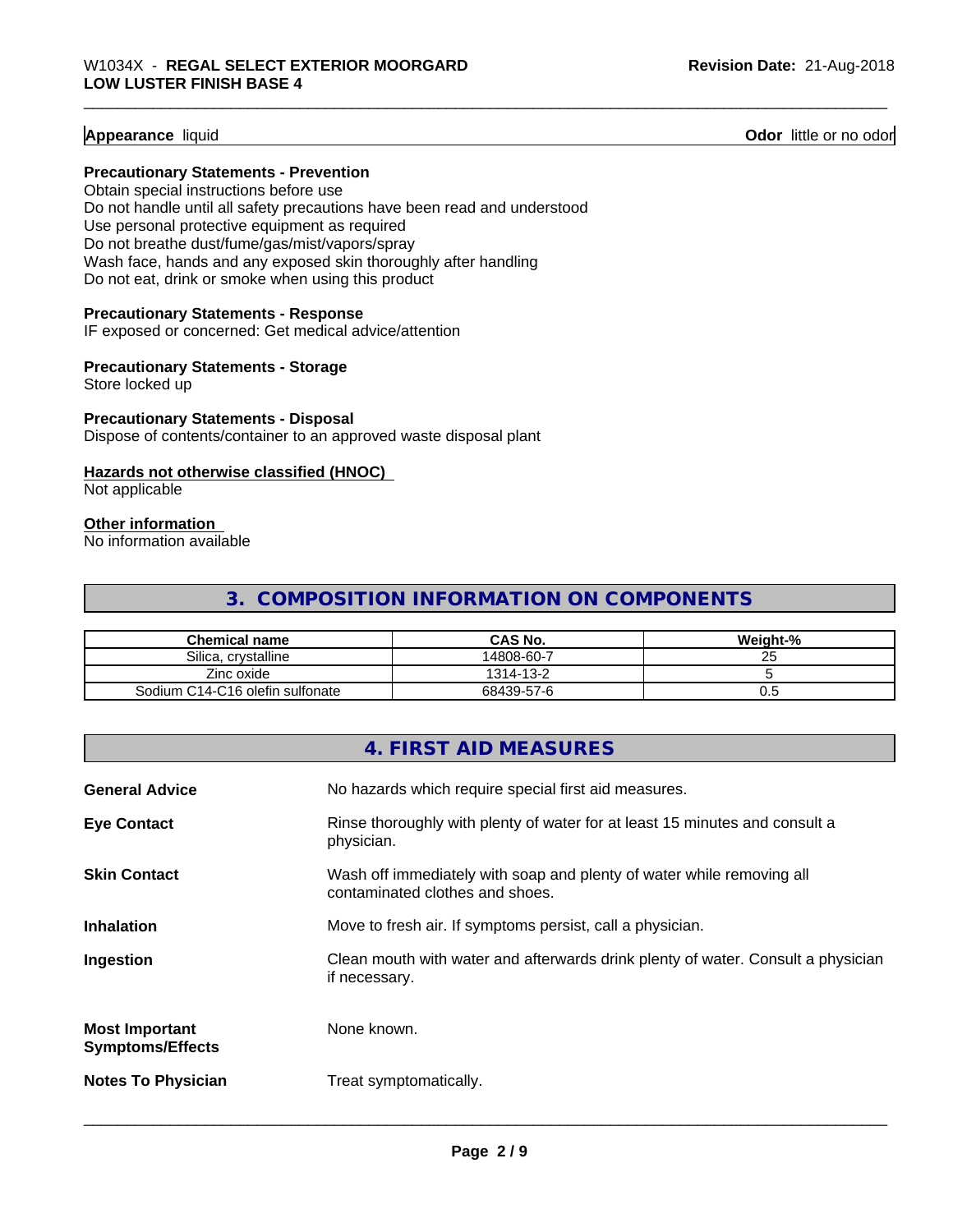# **5. FIRE-FIGHTING MEASURES**

| <b>Suitable Extinguishing Media</b>                                              | Use extinguishing measures that are appropriate to local<br>circumstances and the surrounding environment.                                   |
|----------------------------------------------------------------------------------|----------------------------------------------------------------------------------------------------------------------------------------------|
| <b>Protective Equipment And Precautions For</b><br><b>Firefighters</b>           | As in any fire, wear self-contained breathing apparatus<br>pressure-demand, MSHA/NIOSH (approved or equivalent)<br>and full protective gear. |
| <b>Specific Hazards Arising From The Chemical</b>                                | Closed containers may rupture if exposed to fire or<br>extreme heat.                                                                         |
| <b>Sensitivity To Mechanical Impact</b>                                          | No.                                                                                                                                          |
| <b>Sensitivity To Static Discharge</b>                                           | No.                                                                                                                                          |
| <b>Flash Point Data</b><br>Flash Point (°F)<br>Flash Point (°C)<br><b>Method</b> | Not applicable<br>Not applicable<br>Not applicable                                                                                           |
| <b>Flammability Limits In Air</b>                                                |                                                                                                                                              |
| Lower flammability limit:<br><b>Upper flammability limit:</b>                    | Not applicable<br>Not applicable                                                                                                             |
| <b>Flammability: 0</b><br><b>NFPA</b><br>Health: 1                               | <b>Instability: 0</b><br><b>Special: Not Applicable</b>                                                                                      |
| <b>NFPA Legend</b><br>0 - Not Hazardous<br>1 - Slightly                          |                                                                                                                                              |

- 2 Moderate
- 3 High
- 4 Severe

*The ratings assigned are only suggested ratings, the contractor/employer has ultimate responsibilities for NFPA ratings where this system is used.*

*Additional information regarding the NFPA rating system is available from the National Fire Protection Agency (NFPA) at www.nfpa.org.*

## **6. ACCIDENTAL RELEASE MEASURES**

| <b>Personal Precautions</b>      | Avoid contact with skin, eyes and clothing. Ensure adequate ventilation.                             |
|----------------------------------|------------------------------------------------------------------------------------------------------|
| <b>Other Information</b>         | Prevent further leakage or spillage if safe to do so.                                                |
| <b>Environmental precautions</b> | See Section 12 for additional Ecological Information.                                                |
| <b>Methods for Cleaning Up</b>   | Soak up with inert absorbent material. Sweep up and shovel into suitable<br>containers for disposal. |

# **7. HANDLING AND STORAGE**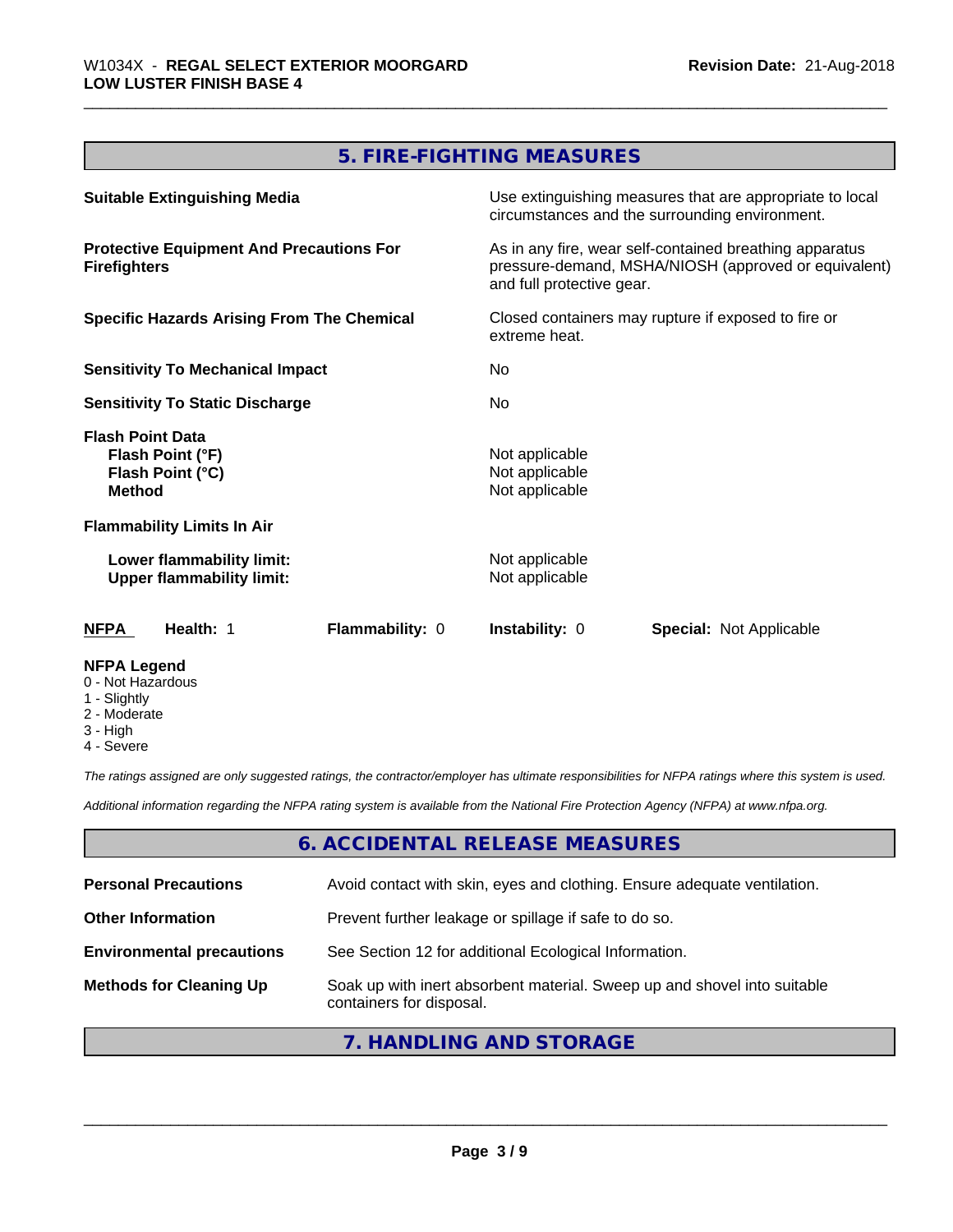| <b>Handling</b>               | Avoid contact with skin, eyes and clothing. Avoid breathing vapors, spray mists or<br>sanding dust. In case of insufficient ventilation, wear suitable respiratory<br>equipment. |  |
|-------------------------------|----------------------------------------------------------------------------------------------------------------------------------------------------------------------------------|--|
| <b>Storage</b>                | Keep container tightly closed. Keep out of the reach of children.                                                                                                                |  |
| <b>Incompatible Materials</b> | No information available                                                                                                                                                         |  |
|                               | 8. EXPOSURE CONTROLS/PERSONAL PROTECTION                                                                                                                                         |  |

#### **Exposure Limits**

| <b>Chemical name</b> | <b>ACGIH TLV</b>                | <b>OSHA PEL</b>           |
|----------------------|---------------------------------|---------------------------|
| Silica, crystalline  | $0.025$ mg/m <sup>3</sup> - TWA |                           |
| Zinc oxide           | $2 \text{ mg/m}^3$ - TWA        | $5 \text{ mg/m}^3$ - TWA  |
|                      | $10 \text{ mg/m}^3$ - STEL      | $15 \text{ mg/m}^3$ - TWA |

#### **Legend**

ACGIH - American Conference of Governmental Industrial Hygienists Exposure Limits OSHA - Occupational Safety & Health Administration Exposure Limits N/E - Not Established

**Engineering Measures** Ensure adequate ventilation, especially in confined areas.

#### **Personal Protective Equipment**

| <b>Eye/Face Protection</b>    | Safety glasses with side-shields.                                                                                |
|-------------------------------|------------------------------------------------------------------------------------------------------------------|
| <b>Skin Protection</b>        | Protective gloves and impervious clothing.                                                                       |
| <b>Respiratory Protection</b> | In case of insufficient ventilation wear suitable respiratory equipment.                                         |
|                               | As a full decomposition of the component of all the fields. For a component section of the contract of the field |

**Hygiene Measures** Avoid contact with skin, eyes and clothing. Remove and wash contaminated clothing before re-use. Wash thoroughly after handling.

# **9. PHYSICAL AND CHEMICAL PROPERTIES**

| Appearance                        | liquid                   |
|-----------------------------------|--------------------------|
| Odor                              | little or no odor        |
| <b>Odor Threshold</b>             | No information available |
| Density (Ibs/gal)                 | $9.9 - 10.3$             |
| <b>Specific Gravity</b>           | $1.20 - 1.24$            |
| рH                                | No information available |
| <b>Viscosity (cps)</b>            | No information available |
| Solubility(ies)                   | No information available |
| <b>Water solubility</b>           | No information available |
| <b>Evaporation Rate</b>           | No information available |
| Vapor pressure @20 °C (kPa)       | No information available |
| Vapor density                     | No information available |
| Wt. % Solids                      | 45 - 55                  |
| Vol. % Solids                     | 35 - 45                  |
| Wt. % Volatiles                   | 45 - 55                  |
| Vol. % Volatiles                  | $55 - 65$                |
| <b>VOC Regulatory Limit (g/L)</b> | < 50                     |
| <b>Boiling Point (°F)</b>         | 212                      |
| <b>Boiling Point (°C)</b>         | 100                      |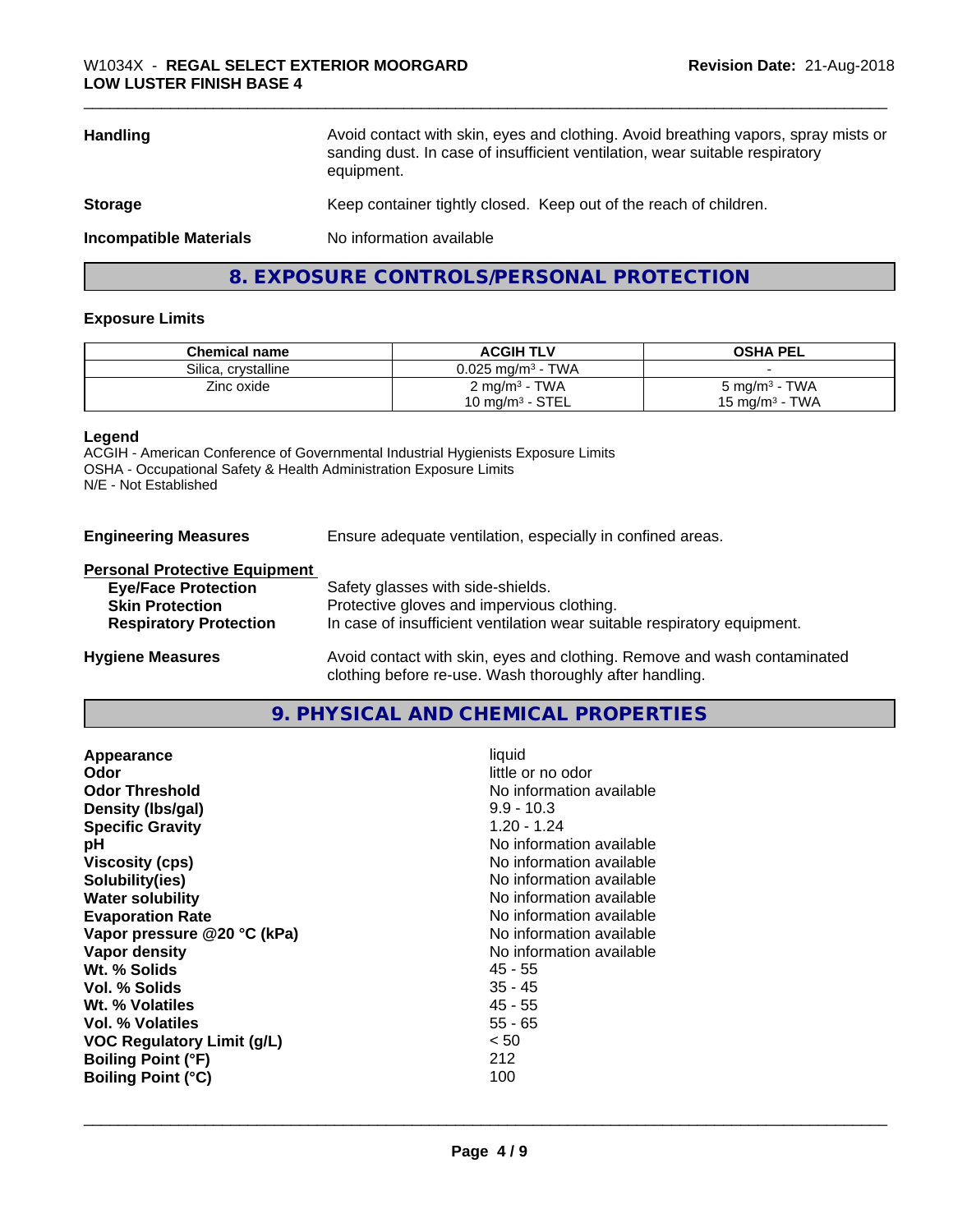| <b>Freezing Point (°F)</b>           | 32                       |
|--------------------------------------|--------------------------|
| <b>Freezing Point (°C)</b>           | 0                        |
| Flash Point (°F)                     | Not applicable           |
| Flash Point (°C)                     | Not applicable           |
| <b>Method</b>                        | Not applicable           |
| Flammability (solid, gas)            | Not applicable           |
| <b>Upper flammability limit:</b>     | Not applicable           |
| Lower flammability limit:            | Not applicable           |
| <b>Autoignition Temperature (°F)</b> | No information available |
| <b>Autoignition Temperature (°C)</b> | No information available |
| Decomposition Temperature (°F)       | No information available |
| Decomposition Temperature (°C)       | No information available |
| <b>Partition coefficient</b>         | No information available |

# **10. STABILITY AND REACTIVITY**

| <b>Reactivity</b>                       | Not Applicable                           |
|-----------------------------------------|------------------------------------------|
| <b>Chemical Stability</b>               | Stable under normal conditions.          |
| <b>Conditions to avoid</b>              | Prevent from freezing.                   |
| <b>Incompatible Materials</b>           | No materials to be especially mentioned. |
| <b>Hazardous Decomposition Products</b> | None under normal use.                   |
| Possibility of hazardous reactions      | None under normal conditions of use.     |

# **11. TOXICOLOGICAL INFORMATION**

| Information on likely routes of exposure                                                                                                                                                                                                                                                                                                  |  |  |
|-------------------------------------------------------------------------------------------------------------------------------------------------------------------------------------------------------------------------------------------------------------------------------------------------------------------------------------------|--|--|
| <b>Principal Routes of Exposure</b> Eye contact, skin contact and inhalation.                                                                                                                                                                                                                                                             |  |  |
|                                                                                                                                                                                                                                                                                                                                           |  |  |
| No information available                                                                                                                                                                                                                                                                                                                  |  |  |
| Symptoms related to the physical, chemical and toxicological characteristics                                                                                                                                                                                                                                                              |  |  |
| No information available                                                                                                                                                                                                                                                                                                                  |  |  |
| Delayed and immediate effects as well as chronic effects from short and long-term exposure                                                                                                                                                                                                                                                |  |  |
| May cause slight irritation.<br>Substance may cause slight skin irritation. Prolonged or repeated contact may dry<br>skin and cause irritation.<br>May cause irritation of respiratory tract.<br>Ingestion may cause gastrointestinal irritation, nausea, vomiting and diarrhea.<br>No information available<br>No information available. |  |  |
|                                                                                                                                                                                                                                                                                                                                           |  |  |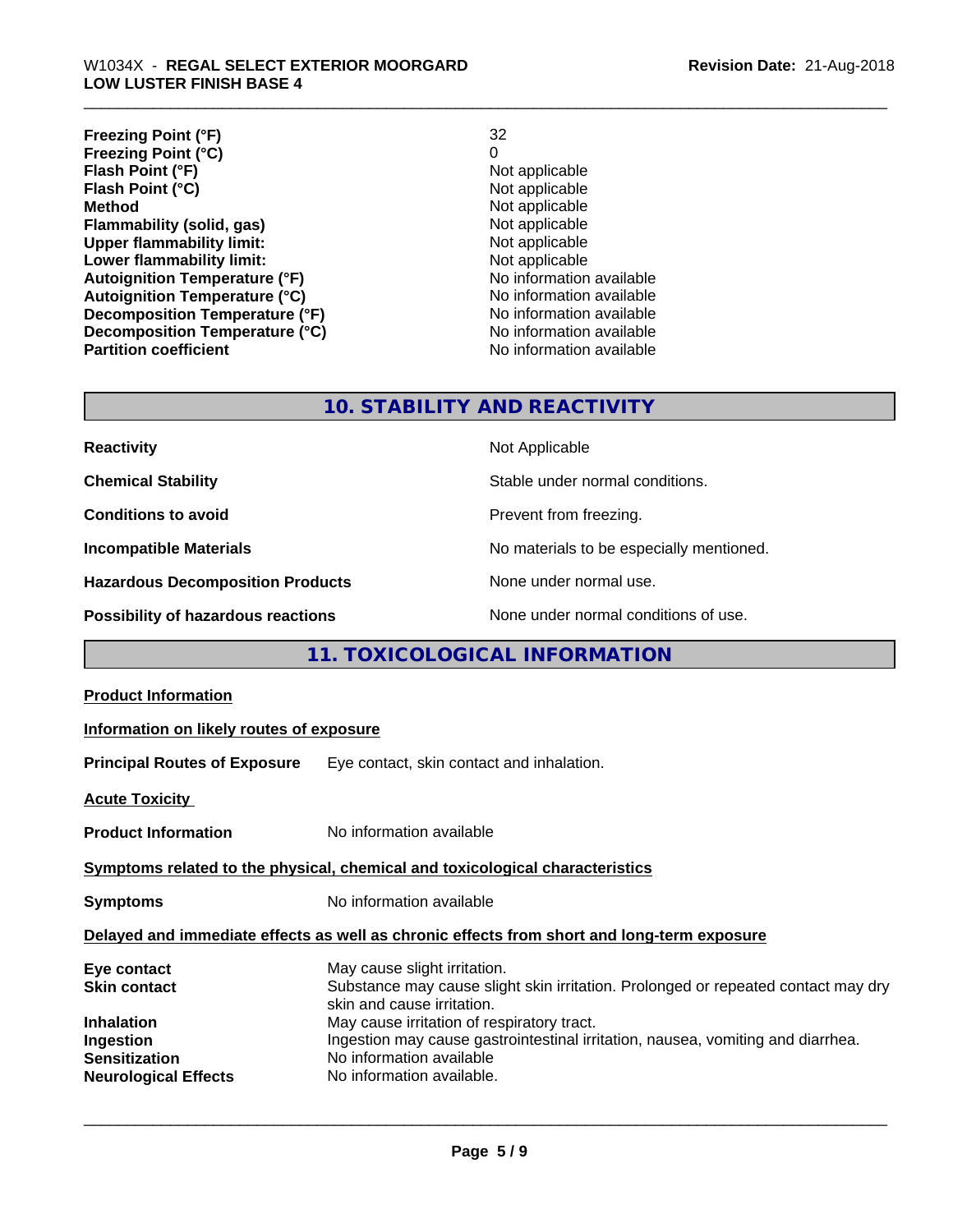| <b>Mutagenic Effects</b>        | No information available.                                                  |
|---------------------------------|----------------------------------------------------------------------------|
| <b>Reproductive Effects</b>     | No information available.                                                  |
| <b>Developmental Effects</b>    | No information available.                                                  |
| <b>Target organ effects</b>     | No information available.                                                  |
| <b>STOT - single exposure</b>   | No information available.                                                  |
| <b>STOT - repeated exposure</b> | Causes damage to organs through prolonged or repeated exposure if inhaled. |
| Other adverse effects           | No information available.                                                  |
| <b>Aspiration Hazard</b>        | No information available                                                   |

#### **Numerical measures of toxicity**

#### **The following values are calculated based on chapter 3.1 of the GHS document**

**ATEmix (oral)** 2388 mg/kg

#### **Component Information**

Silica, crystalline LD50 Oral: 500 mg/kg (Rat) Zinc oxide LD50 Oral: 5000 mg/kg (Rat) LC50 Inhalation (Dust):  $> 5700$  mg/m<sup>3</sup> (Rat, 4 hr.)

#### **Carcinogenicity**

*The information below indicateswhether each agency has listed any ingredient as a carcinogen:.*

| <b>Chemical name</b>   | <b>IARC</b>            | <b>NTP</b>     | OSHA   |
|------------------------|------------------------|----------------|--------|
|                        | Human Carcinogen!<br>- | Known<br>Human | Listed |
| Silica,<br>crvstalline |                        | Carcinoɑen     |        |

• Crystalline Silica has been determined to be carcinogenic to humans by IARC (1) when in respirable form. Risk of cancer depends on duration and level of inhalation exposure to spray mist or dust from sanding the dried paint.

#### **Legend**

IARC - International Agency for Research on Cancer NTP - National Toxicity Program OSHA - Occupational Safety & Health Administration

**12. ECOLOGICAL INFORMATION**

### **Ecotoxicity Effects**

The environmental impact of this product has not been fully investigated.

# **Product Information**

#### **Acute Toxicity to Fish**

No information available

#### **Acute Toxicity to Aquatic Invertebrates**

No information available

#### **Acute Toxicity to Aquatic Plants**

No information available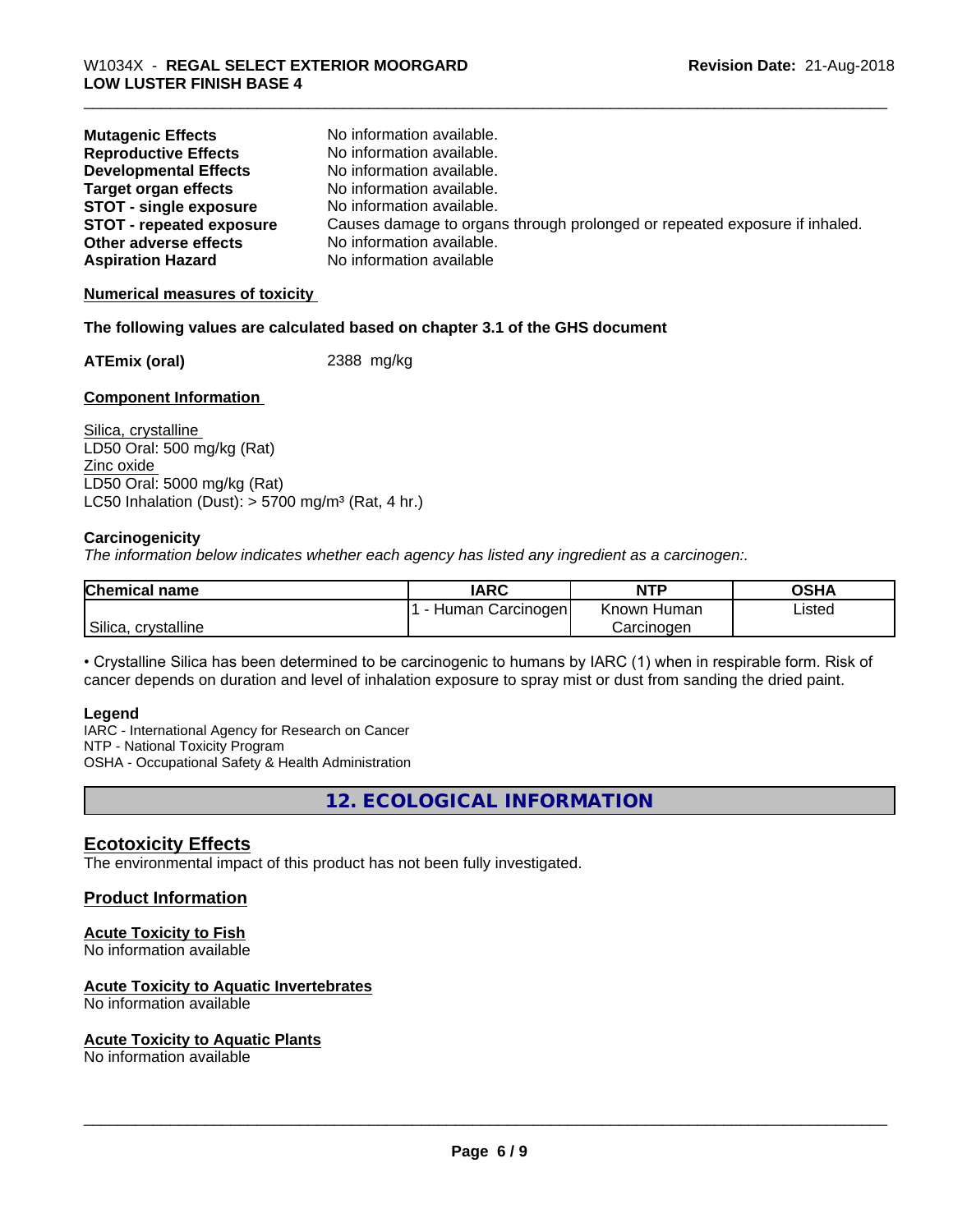#### **Persistence / Degradability**

No information available.

#### **Bioaccumulation**

No information available.

#### **Mobility in Environmental Media**

No information available.

#### **Ozone**

No information available

#### **Component Information**

#### **Acute Toxicity to Fish**

No information available

#### **Acute Toxicity to Aquatic Invertebrates**

No information available

# **Acute Toxicity to Aquatic Plants**

No information available

|                                                  | 13. DISPOSAL CONSIDERATIONS                                                                                                                                                                                               |
|--------------------------------------------------|---------------------------------------------------------------------------------------------------------------------------------------------------------------------------------------------------------------------------|
| <b>Waste Disposal Method</b>                     | Dispose of in accordance with federal, state, and local regulations. Local<br>requirements may vary, consult your sanitation department or state-designated<br>environmental protection agency for more disposal options. |
|                                                  | 14. TRANSPORT INFORMATION                                                                                                                                                                                                 |
| <b>DOT</b>                                       | Not regulated                                                                                                                                                                                                             |
| <b>ICAO/IATA</b>                                 | Not regulated                                                                                                                                                                                                             |
| <b>IMDG/IMO</b>                                  | Not regulated                                                                                                                                                                                                             |
|                                                  | <b>15. REGULATORY INFORMATION</b>                                                                                                                                                                                         |
| <b>International Inventories</b>                 |                                                                                                                                                                                                                           |
| <b>TSCA: United States</b><br><b>DSL: Canada</b> | Yes - All components are listed or exempt.<br>Yes - All components are listed or exempt.                                                                                                                                  |

# **Federal Regulations**

| SARA 311/312 hazardous categorization |     |  |
|---------------------------------------|-----|--|
| Acute health hazard                   | No. |  |
| Chronic Health Hazard                 | Yes |  |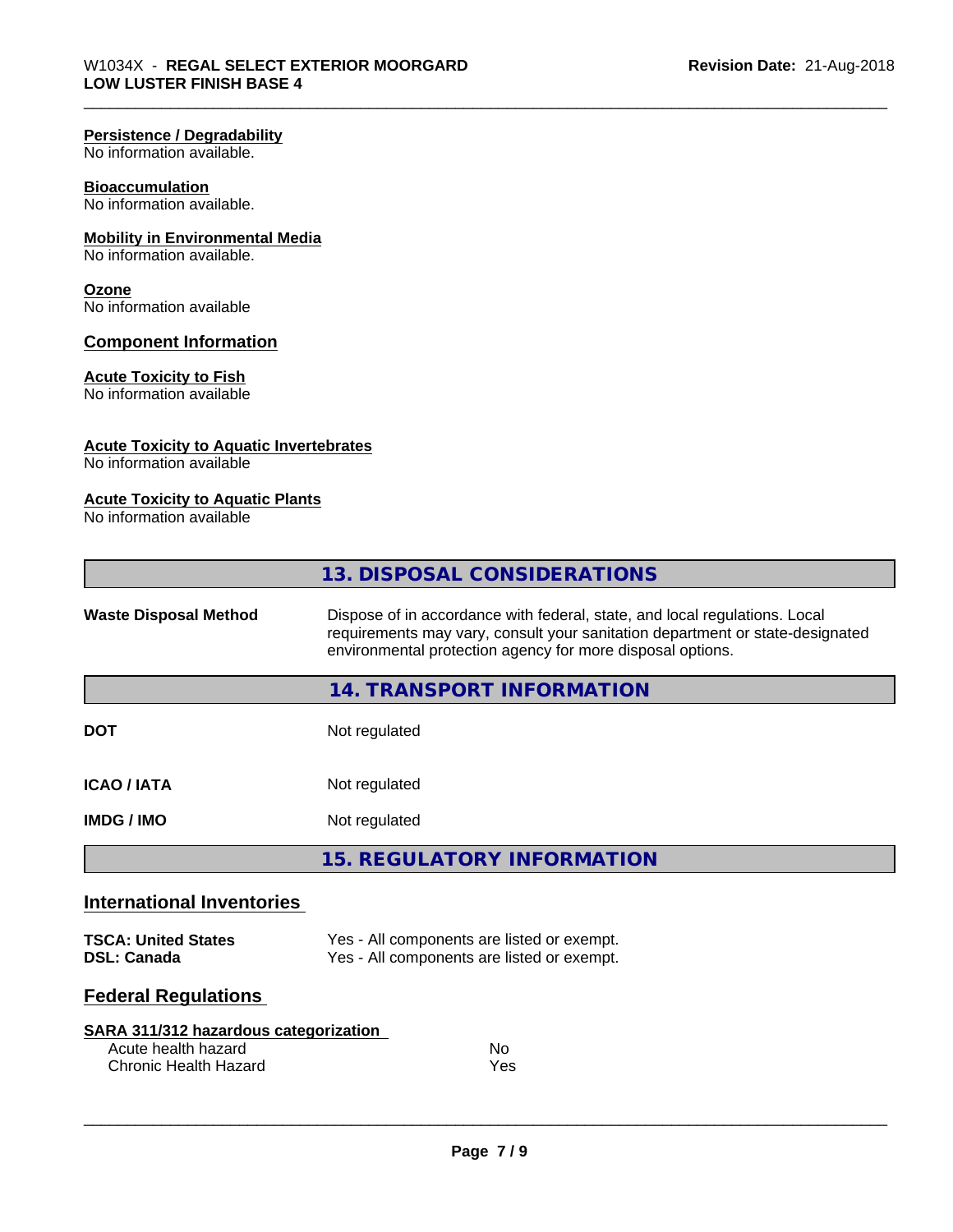| Fire hazard                       | Nο |
|-----------------------------------|----|
| Sudden release of pressure hazard | Nο |
| Reactive Hazard                   | No |

## **SARA 313**

Section 313 of Title III of the Superfund Amendments and Reauthorization Act of 1986 (SARA). This product contains a chemical or chemicals which are subject to the reporting requirements of the Act and Title 40 of the Code of Federal Regulations, Part 372:

| <b>Chemical name</b> | CAS No.  | Weight-% | <b>CERCLA/SARA 313</b>     |
|----------------------|----------|----------|----------------------------|
|                      |          |          | (de minimis concentration) |
| Zinc oxide           | 314-13-2 |          |                            |

**Clean Air Act,Section 112 Hazardous Air Pollutants (HAPs) (see 40 CFR 61)**

This product contains the following HAPs:

*None*

# **US State Regulations**

## **California Proposition 65**

**AN** WARNING: Cancer and Reproductive Harm– www.P65warnings.ca.gov

#### **State Right-to-Know**

| Chemical<br>name           | - -<br>-aulluscus | <b>Jersev</b><br><b>Nev</b> | <b>`nsvlvania</b> |
|----------------------------|-------------------|-----------------------------|-------------------|
| Silica.<br><br>crystalline |                   |                             |                   |
| Zinc oxide                 |                   |                             |                   |

**Legend**

X - Listed

# **16. OTHER INFORMATION**

**HMIS** - **Health:** 1\* **Flammability:** 0 **Reactivity:** 0 **PPE:** -

 $\overline{\phantom{a}}$  ,  $\overline{\phantom{a}}$  ,  $\overline{\phantom{a}}$  ,  $\overline{\phantom{a}}$  ,  $\overline{\phantom{a}}$  ,  $\overline{\phantom{a}}$  ,  $\overline{\phantom{a}}$  ,  $\overline{\phantom{a}}$  ,  $\overline{\phantom{a}}$  ,  $\overline{\phantom{a}}$  ,  $\overline{\phantom{a}}$  ,  $\overline{\phantom{a}}$  ,  $\overline{\phantom{a}}$  ,  $\overline{\phantom{a}}$  ,  $\overline{\phantom{a}}$  ,  $\overline{\phantom{a}}$ 

#### **HMIS Legend**

- 0 Minimal Hazard
- 1 Slight Hazard
- 2 Moderate Hazard
- 3 Serious Hazard
- 4 Severe Hazard
- **Chronic Hazard**

X - Consult your supervisor or S.O.P. for "Special" handling instructions.

*Note: The PPE rating has intentionally been left blank. Choose appropriate PPE that will protect employees from the hazards the material will present under the actual normal conditions of use.*

*Caution: HMISÒ ratings are based on a 0-4 rating scale, with 0 representing minimal hazards or risks, and 4 representing significant hazards or*